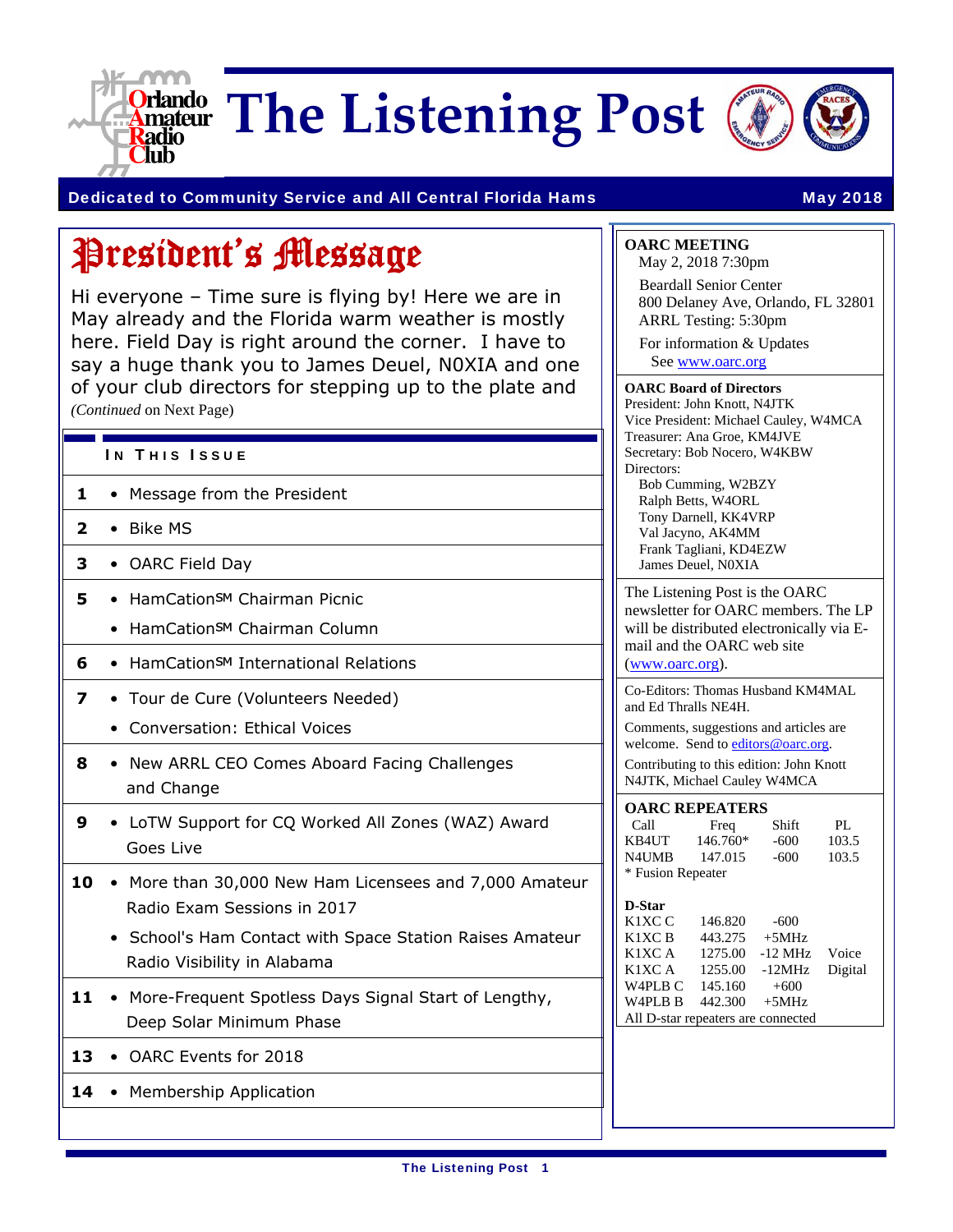## President's Message (*Continued* from Previous Page)

leading Field Day for 2018. James will be providing info about Field Day and of course, he will need volunteers.

Currently while I'm writing this article, we are at the last Technician class until after the question pool changes July 1. We have 11 people in the class. Most are CERT members, and all are very enthusiastic! This is the reason I like being involved with these classes. We are always looking for more instructors. Please let me know if you are interested.

I hope everyone enjoyed the Ham Picnic. Great venue, great food, and most importantly, great friends!! One question that came up several times to us was, "Is the picnic only for HamCation volunteers?" No! The picnic is for all club members, but it is also for all HamCation volunteers! It is the club's way of saying Thank You for all your hard work during HamCation.

We've been working real hard to bring you good quality presentations for the remainder of the year. Our website has been updated to reflect these programs. Look for them on the front page of the website. It will update every month automatically at the beginning of the monthly meeting. May's meeting presentation will be by Kevin Bess, KK4BFN North Florida Section Manager Candidate.

Hope we see everyone on May  $2<sup>nd</sup>$ , at the next meeting.

73 John Knott, N4JTK President

### **BikeMS**

Coming up on Saturday May 5th and Sunday May 6th, 2018 The BikeMS Citrus Tour will commence. This is a charity bicycle ride for the Multiple Sclerosis Society.

The event on Saturday begins very early at Fantasy of Flight in Polk County. There are multiple routes the all end at the Omni Resort in Champions Gate. There is a need for Rest Stop Operators, SAG units, ROVERS, GREENWAY Drivers, and more.

If you are interested in this event and would like to more information, contact John Knott or Michael Cauley.

If you would like to go ahead and signup, go to: http://www.citrustour.org/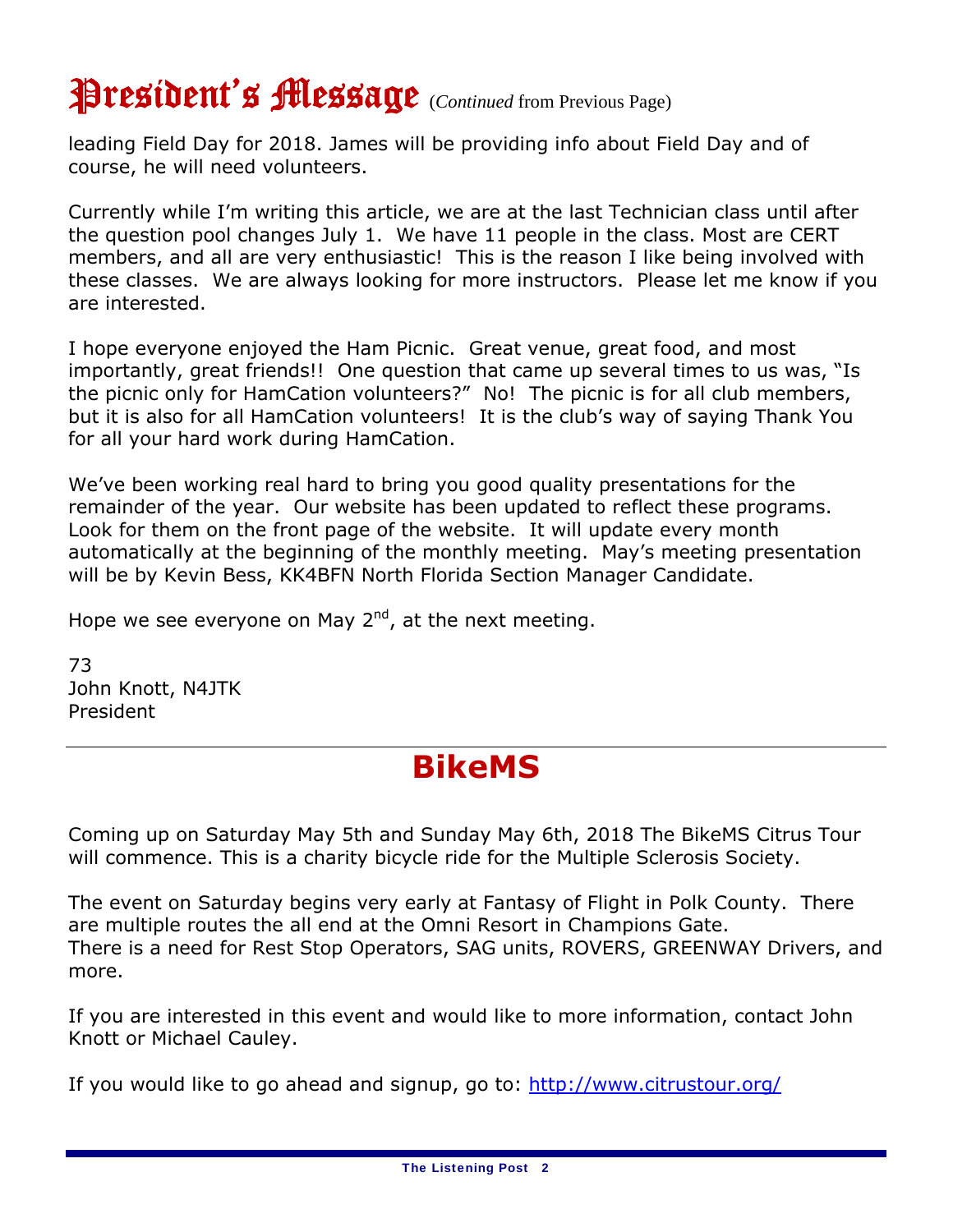

## **OARC FIELD DAY June 23 & 24, 2018**<br>(By James Deuel, N0XIA)

Field Day is not that far away and will be on June 23 & 24, 2018. I hope to have fellow hams participate running the stations that will be set up. Again, this year Field Day will be at the



Fairgrounds in the Lake Side Pavilion. We will again request the use of the equipment from the State Medical Response Team, like we did last year. We are not looking for a maximum number of stations, we want just enough that can be manned for 24 hours.

#### **This is what I need to find out from you, do you have a HF station that you want to set up? If you do, please send me an email (**jdeuel@oarc.org**) with what you have. Please remember that this is late June in Florida and the cool weather will be in our distant memories.**

We will need to start setting up on Friday afternoon and wrap it up by noon on Saturday. Have lunch and get tuned up for the start of Field Day at 1400hrs local. We'll run for 24 hours straight and wrap it up by 1400hrs on Sunday (Weather permitting, I hate lightening and rain!).

In my previous experience with OARC Field Days, a few members come out and try to put up a lot of antennas and equipment, which takes up a lot of time. It seems not all stations are operational by the time Field Day starts Saturday noon time. Everybody looks so tired and stations become unmanned as operations go into the night. This year, I would like to try a few things differently in hopes of a better experience for everyone.

### **Simplify setting up voice SSB stations**

The plan is to put up three antennas for 10, 15, 20, 40 and 75 meters. With the SMART trailer that has a hydraulic-telescoping-vertical-lift mast (HTVL), a tri-band, 3 element beam can be mounted on top. The 10, 15 and 20 meter stations will operate off of this one antenna. OARC has purchased from DX Engineering, filter-triplexer equipment that will allow three radios to operate simultaneously on the beam. For 40 and 75 meters, two dipole type antennas can be strung from the top of the HTVL mast with the other ends attached to existing light poles, building structures, fences or to the ground as a sloper. Each voice SSB station will have a band specific filter in order to improve isolation among the stations.

The CERT team, headed by Jerry Porter, KF4ZRN, has volunteered to provide a radio and run the 15 meter voice station. This station will most likely not run over night, since the band will be dead at night. CERT will also handle a GOTA station, which will be on its' own independent antenna system.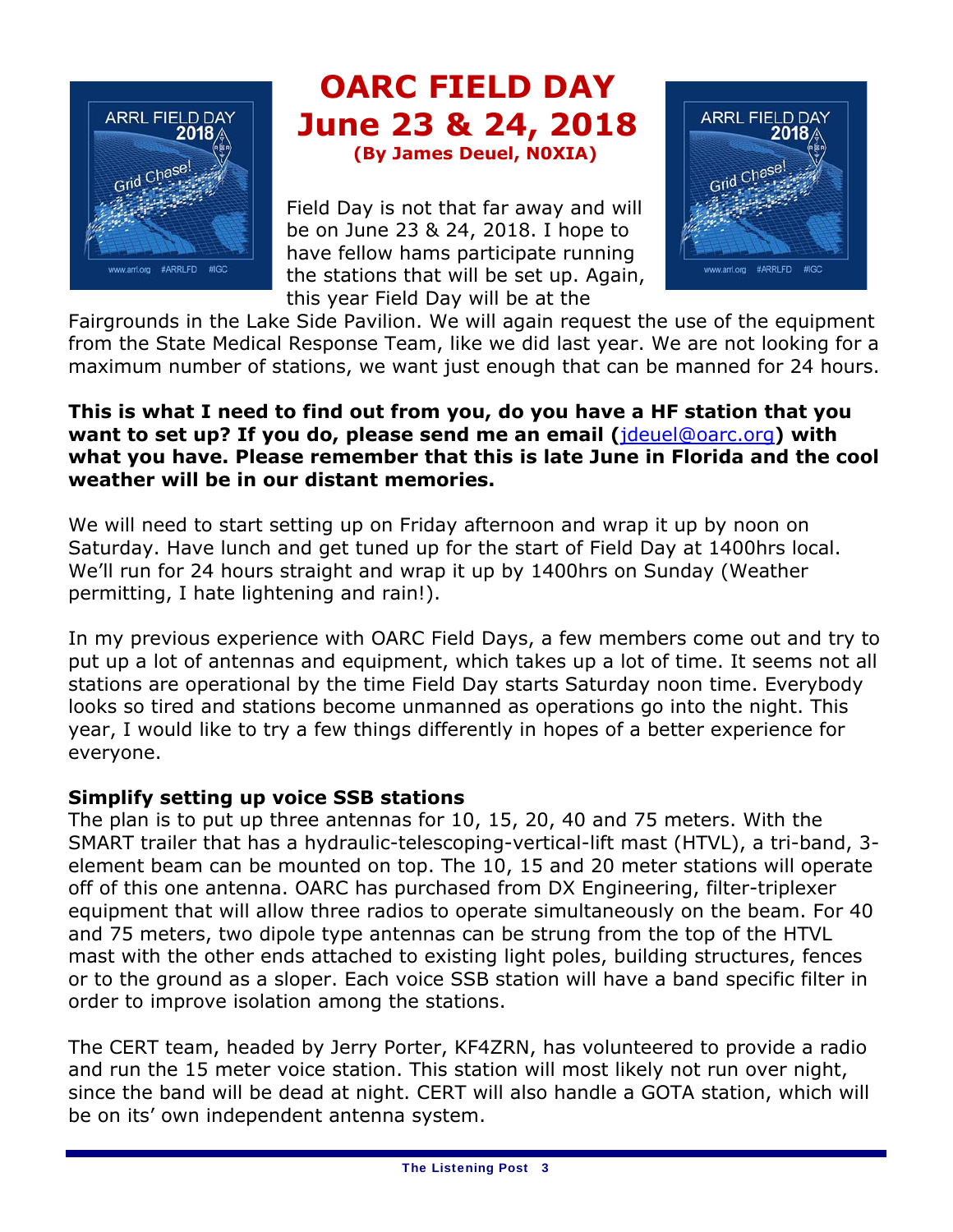Bob Nocero, W4KBW, will be providing a radio and run the 20 meter voice station. Additional volunteers are needed to help Bob run the station for 24 hours.

10 meters is still open for volunteers. This station will most likely not run over night, since the band will be dead at night.

40 and 75 meters will need volunteers. These bands will most likely run for the 24 hour event.

#### **CW Station Operation**

CW operations at OARC Field Days has always been unique in that there are so few operators (3 that I know of) that can do it, so I leave that to Bob, Cummings, W2BZY, to organize. If anyone wishes to help the CW group, please contact Bob, bcumming@oarc.org

#### **Digital Operation**

If anyone wishes to run a digital station, please let me know what you would like to put up, if you have a team or will need volunteers. I have no intention of setting one up unless someone or a group steps forward.

#### **Logging Contacts**

OARC Field Day uses Scott Davis's, N3FJP, logging software. Each station is going to need a Windows 10 computer to enter contacts as they are successfully made. Please bring a computer if you have one and please let us keep it at the station during the event. I am working on getting them networked so that contacts will be visible to everyone. This was done one time at a previous Field Day and I thought it was fascinating to watch contacts inputted live and appear on screen from any of the networked stations. If anyone wants to help build the network, contact me. I am not an IT person. I plan to have my Netgear wireless router, a few wireless remote access points (Still working on that concept) and 1,000 feet of LAN cable to make this work (I did say I'm not an IT guy). So far, I have two of my laptops working together in a network at home. You can read more about N3FJP Field Day logging software at http://www.n3fjp.com

#### **Food**

There will be food! OARC has always been good about this. You will not starve. Ana Groe, KM4JVE, is going to help make sure no one gets dehydrated or lose weight during the event. Barry Isbelle, N2DB, has once again offered to cook us a Sunday breakfast of waffles and scrambled eggs. He has also provided crispy beacon in the past. I can never remember that part (I'm a vegetarian).

Feel free to contact me concerning the OARC Field Day.



73,

James Deuel, N0XIA, jdeuel@oarc.org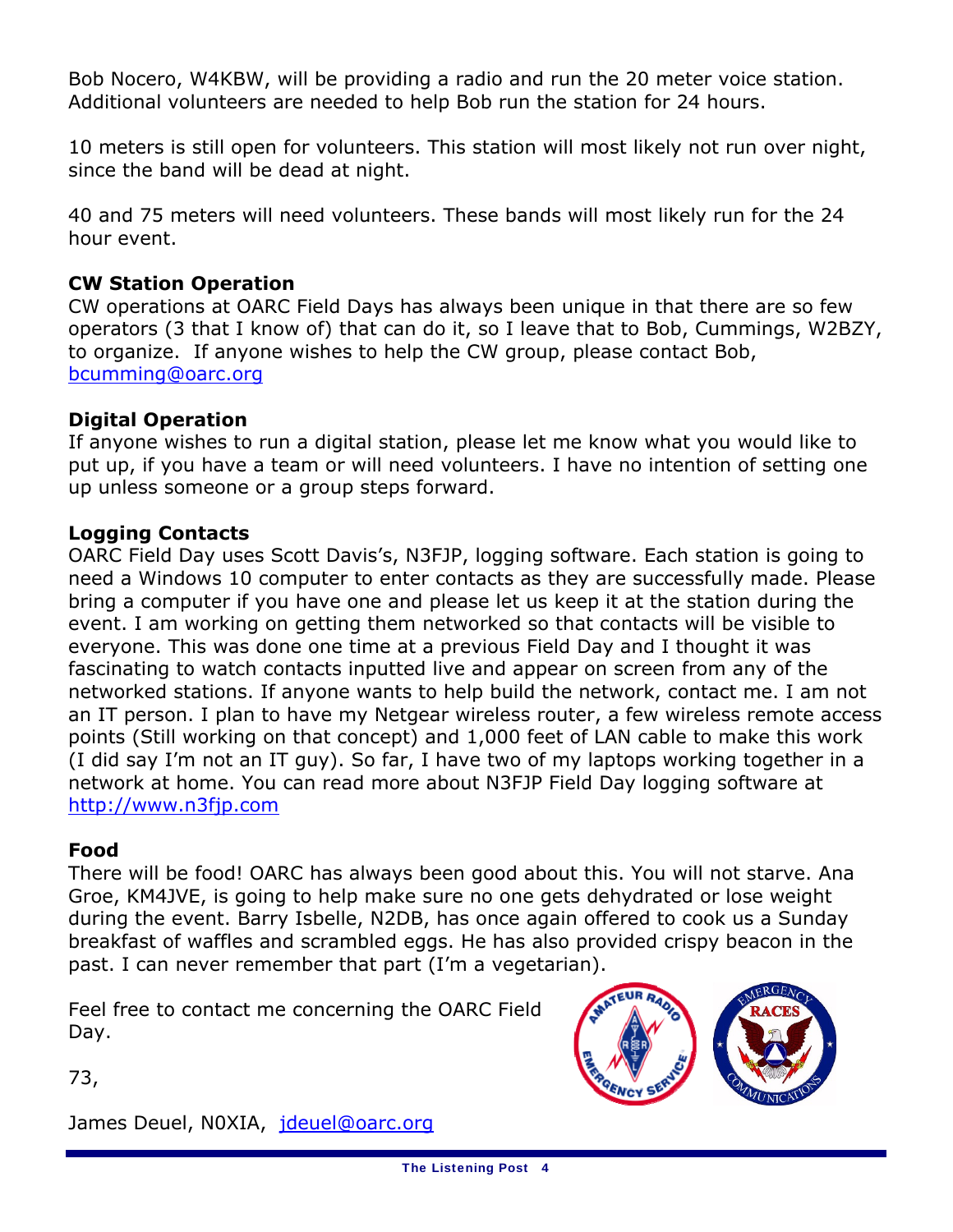# **HamCationSM Picnic**<br>
(Michael Cauley, W4MCA)

Greetings Everyone

I hope everyone enjoyed the Picnic. I know I did. If you did not come you missed a great event this year. Everyone seemed to like the new location.

We had a bigger pavilion and more seating here. The BBQ grill was a lot better also we did not melt the racks this year.

We did have one of the largest turnouts that I can remember in recent years. We had 91 people here this year.

Hope everyone like the prizes. If you won one of the Diamond Antennas make sure you thank them next year at HamCationSM. They donated those just for the picnic to say thank you to all the volunteers that help put on our great show.

Again, thank you to all the great volunteers that helped during HamCationSM. Without you we could not be the  $2^{nd}$  Largest show.

Michael Cauley 2019 HamCationSM General Chairman

### **HamCation℠ Chairman Column**

**(Michael Cauley, W4MCA)**

Greetings Everyone

First let me say welcome back to Jim Robarr, KB2CUX. He will be returning to the committee helping Andy Anderson out. They will be Co-Chairing swaps together. We just had our wrap up meeting. Got some good feedback both positive and things we need to improve on.

I am looking for some more Chairmen.

The first one will be a Volunteer Coordinator this position will entail Recruiting volunteers, assigning volunteers to chairman, Learning the chairman's needs for each area, work with the chairmen to learn what volunteer positions they need.

The next is a Programs and Publications Chairman. This position you will oversee creating publications for HamCation such as fliers, programs, fairgrounds Layout map, etc. This position will also work with our media chairman Bob Nocero to get items printed.

The Last position I need is a Co-Chair to work with David Virden in logistics. You will help with picking up our equipment and supplies and delivering them to each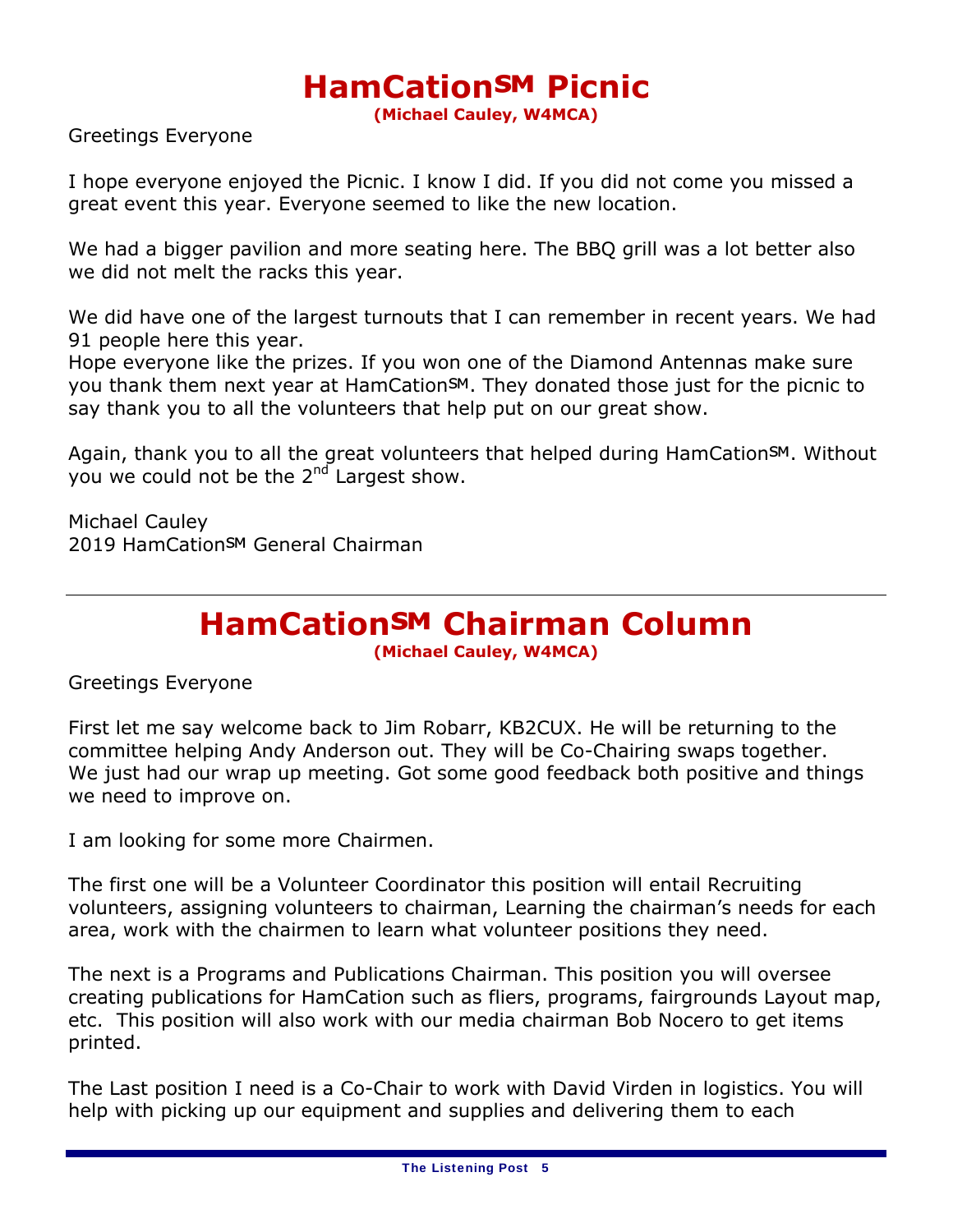Chairman at HamCation™. Then during the show, moving equipment and supplies as needed. Then after the show loading everything back up and returning it to storage.

Lots of new thing are coming for HamCation<sup>SM</sup> 2019. Further details coming soon. Again, let me say thank you to everyone who volunteer without you we cannot have a great show like we do.

Michael Cauley 2018 HamCation<sup>SM</sup> General Chairman

### **HamCation℠ International Relations (By John Knott, N4JTK)**

Peter and Lidy in Northern Holland in front of Tulips in full bloom! They have attended a show in Holland already representing HamCation with a booth. They are preparing their RV for the trip to Friedrichshafen, Germany for Ham Radio 2018, June 1 – 3. The HamCation booth in Friedrichshafen is just a couple booths away from the ARRL booth.

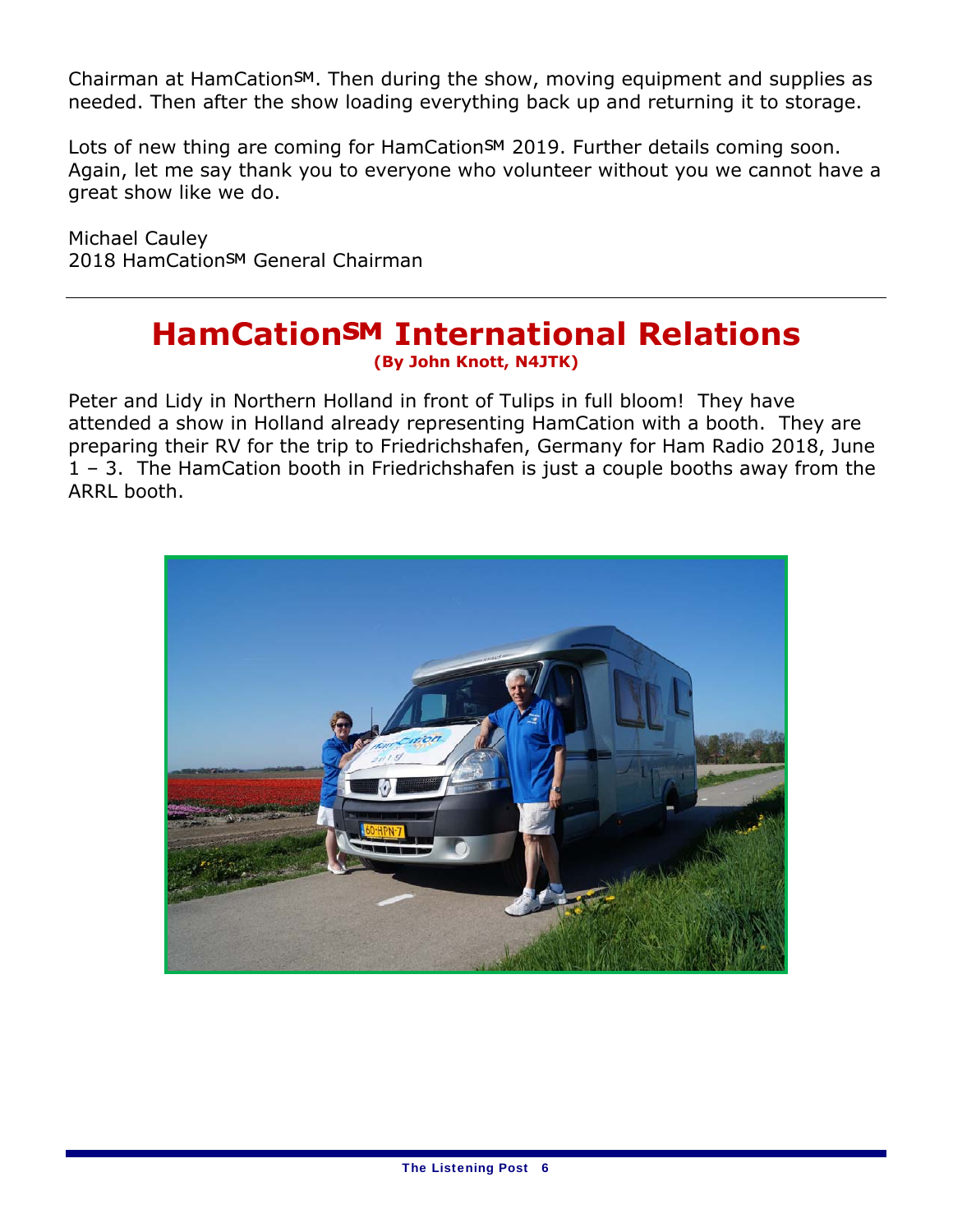### **TOUR de Cure (By John Knott, N4JTK)**

On Sunday March 25, 2018 members of Orlando Amateur Radio Club, Orange County ARES, Seminole ARES, Lake Monroe Amateur Radio Association, and Disney Emergency Amateur Radio Service assisted with day of event support for the American Diabetes Association Tour de Cure Lake Nona.

Over 50 volunteers came together to help make sure that participants of the Tour de Cure had a safe and enjoyable ride. This year no serious injuries were reported. We did have many calls because of flat tires and other mechanical issues.

This year, with the help of Officer Wendall Reeves K4MC, we finally were able to have a representative of law enforcement with us in the command post. We also had new this year, the Orlando Fire Department on site. The brought with them 4 paramedics on bikes that helped cover the 5k route and the 10-mile route. OFD also had a rescue with them that responded to calls from the start finish line.

A huge thank you to all those who assisted to include the rest stop personnel, SAGS, ROVERS, Supply Truck operators, our own bike units, Dave Lancaster W4SAG of Bike SAG, and the 8 motorcyclist that assisted this year.

1,506 participants help raise over \$915k for diabetes research. That is an amazing achievement.

### **CONVERSATION**

#### **(Source: The ARRL Contest Update for March 21, 2018)**

### **Ethical Voices**

It's not coincidence that the topics of integrity, ethics, and good behavior in contesting are regularly on contest conference agendas. Even though radio contesting isn't about winning big money, and contesting fame doesn't extend much beyond our radio contesting peer group, there are some people that don't follow the rules, or seek to gain unethical advantage over others.

Operating in a contest as a single operator is an unsupervised activity, with our "inner voice" providing the only sounding board for the many decisions we must make during a contest. Contest rules provide sharply drawn lines for only some decisions one might need to make during a contest, such as only using five Watts or less if claiming QRP. Others, such as techniques for finding a run frequency, controlling rise times on our CW signals, or the compression settings for phone, are left to 'Good Practice'. Sessions on ethics exist to provide guidance and backup for our inner voices, to help counter rationalizations to not operate in an ethical manner.

In multi-operator situations the dynamics can be different. Peer review (or pressure) can compel an operator to perform within the 'norms' of the team, and team members can observe and learn from one another. Back in 2016, I asked Craig,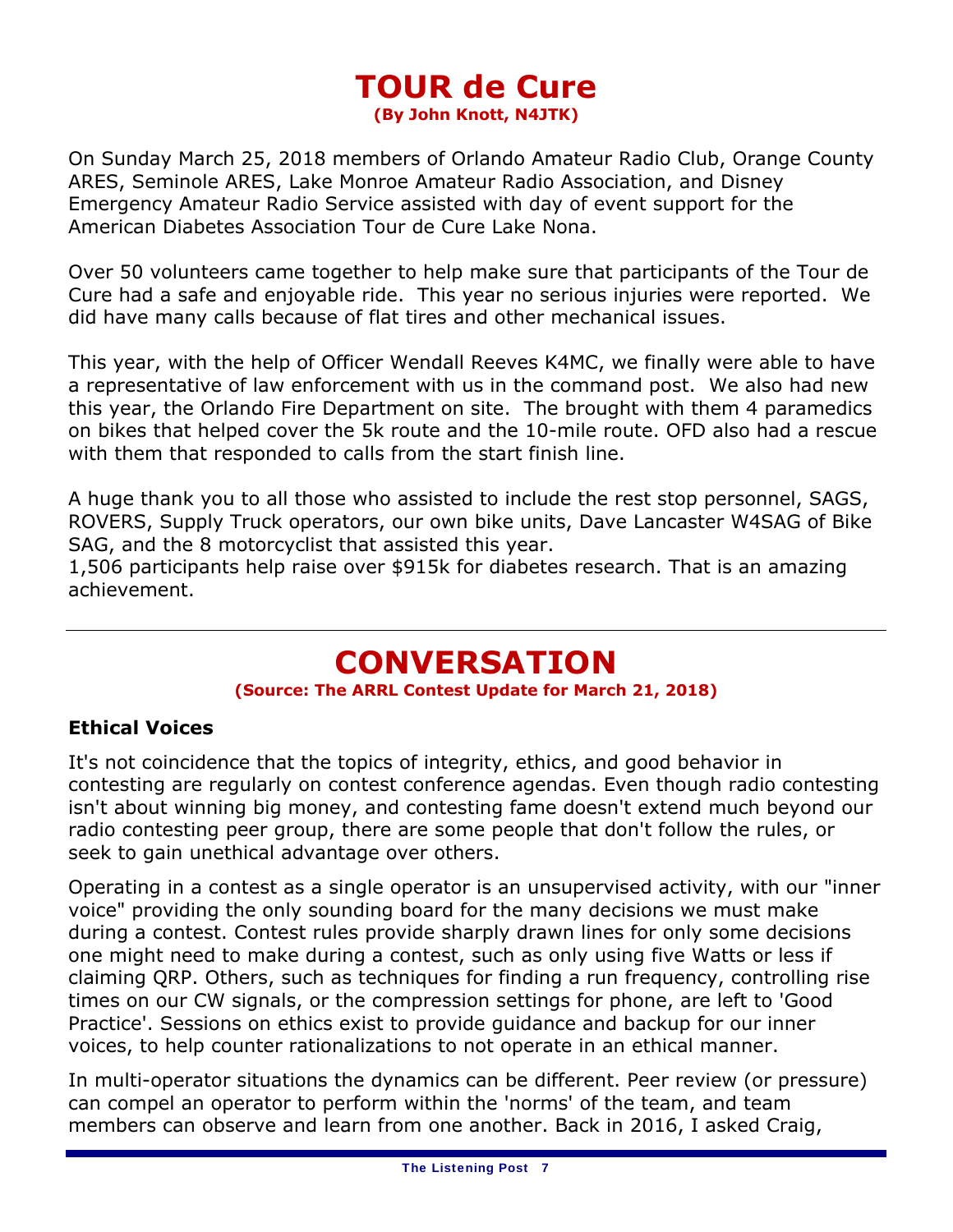K9CT, how he brings new operators at K9CT up to speed. He emphasized that he expects sportsmanlike conduct of all of his operators:

"We expect everyone to be even tempered and good natured. Aggressive pileup behavior is discouraged. Each operator represents the K9CT contest station and we want a good reputation. There is a lot of laughter in the shack as the team steadily works to get each QSO and multiplier in the log. Our operators get along with each other and other contest operators on the air. These are important criteria for being a member of the team."

In radio contesting, it's rare for an ethical decision to be in conflict with a specific contest rule. But when there are no explicit contest rules or guidance for a situation, we have to draw upon our ethics for the right course of action. Perhaps at the most basic, we should start with "Act the way that I would want others to act if they were in the same situation."

### **New ARRL CEO Comes Aboard Facing Challenges and Change (Source: The ARRL Letter for April 12, 2018)**

ARRL's new Chief Executive Officer, Barry Shelley, N1VXY, moved one floor down at ARRL Headquarters earlier this year to assume leadership of the organization with an overarching goal of promoting the League's mission: "To advance the art, science, and enjoyment of Amateur Radio." Shelley has spent much of his tenure at ARRL Headquarters toiling out of the limelight, so he's a bit of an unknown quantity within the greater Amateur Radio community. But he brings to his new position nearly 3 decades of experience as ARRL's Chief Financial Officer. Shelley intends to leverage that background in his role as CEO, enabling him to hit the ground running.

"I am familiar with the issues that matter to ARRL members and the Amateur Radio community at large," Shelley pointed out in his inaugural "Second Century" editorial, "Advancing Amateur Radio, Together," in the April issue of *QST*.

He acknowledged that with both ARRL and Amateur Radio undergoing "a great deal of change," not all League members will necessarily be on the same page, but he believes disagreement about the way forward "can be healthy, and bring new perspectives to light." At the same time, he encouraged individuals to "remain respectful and constructive" in discussing issues.

"In my opinion, fulfilling ARRL's mission means doing so for all Amateur Radio operators, regardless of their license class,



level of technical ability, or particular interests within the wide range of activities that Amateur Radio has to offer," Shelley allowed. Increasing the number of younger radio amateurs will benefit both the avocation and ARRL, he said. And, Shelley added, that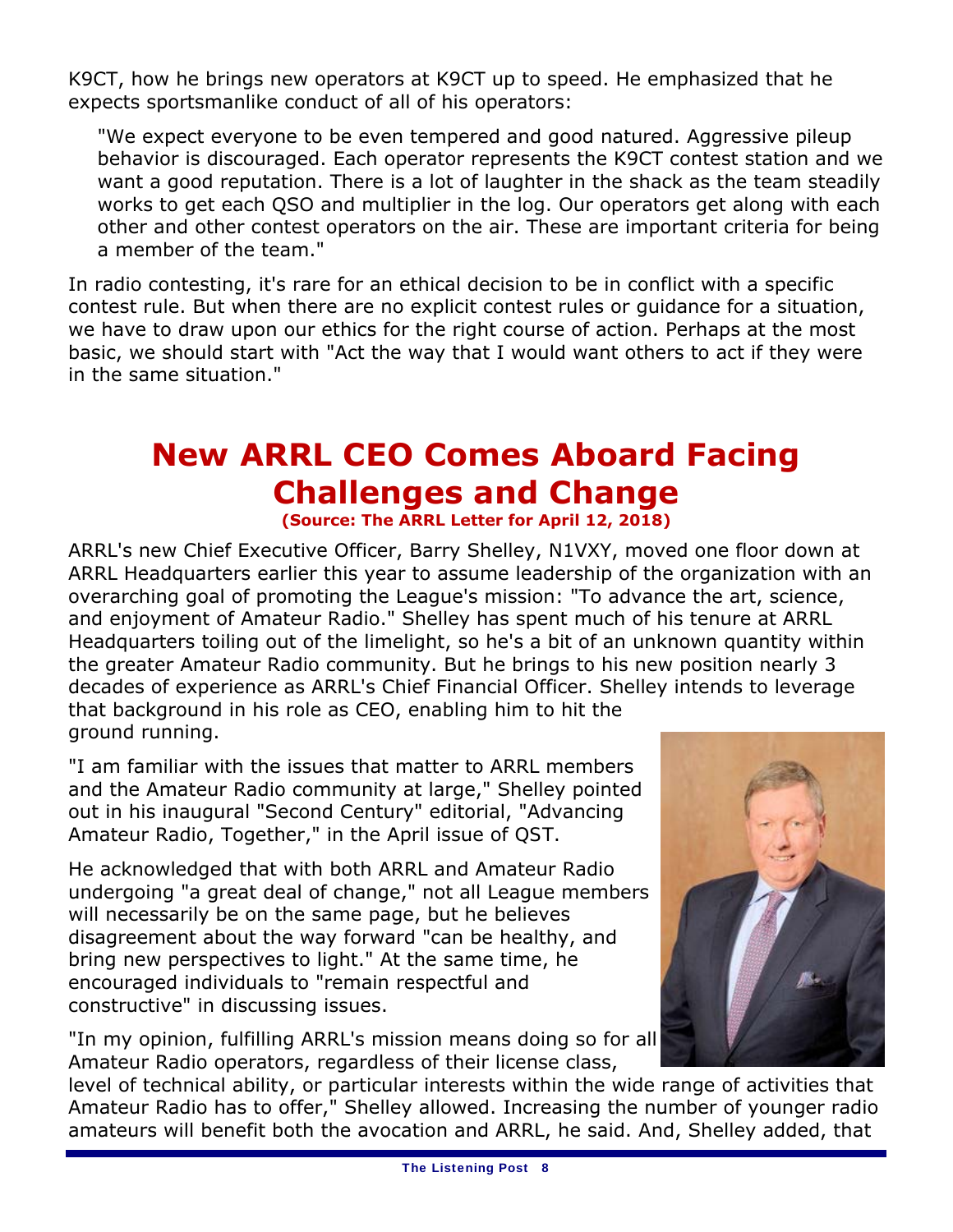despite any generational rift -- perceived or otherwise -- between older and younger hams, "There's more to enjoy than ever before -- Amateur Radio in 2018 looks and sounds different than it did in 1968 or even in 1988 -- and licensing numbers indicate that people are still interested in exploring Amateur Radio."

Blazing the trail for Amateur Radio's future should involve all hams, Shelley believes, and he urged hams to be there for each other.

The ARRL Board elected Shelley as CEO in January, to succeed Tom Gallagher, NY2RF, who retired. As Shelley nears his own retirement over the next 18 months, the League continues to advertise for applicants to fill the CEO position on a longterm basis.

### **LoTW Support for** *CQ* **Worked All Zones (WAZ) Award Goes Live**

### **(Source: The ARRL Letter for March 22, 2018)**

ARRL and *CQ* magazine have announced the launch of Logbook of The World (LoTW) support for *CQ*'s Worked All Zones (WAZ) Award program, effective immediately. The goal of the project, under way since last year, has been to create the proper technical support system so that radio amateurs can submit LoTW confirmations for WAZ credit, and that has been accomplished, *CQ* and ARRL said in a joint statement.

LoTW -- ARRL's electronic confirmation system for Amateur Radio contacts --provides contact confirmation when both stations upload their logs to the system, and a match between the logs is confirmed. LoTW has already supported the *CQ* WPX Award program since 2012.

"We are very pleased that participants in *CQ*'s WAZ award program will now be able to use their LoTW confirmations for award credit," *CQ* Editor Rich Moseson, W2VU, said. "*CQ* WPX Award participants have found it very helpful, and we are sure it will be equally helpful for those pursuing WAZ and its many variations."

ARRL First Vice President Greg Widin, K0GW, concurred. "Users of LoTW have been telling us for



some time that they would like to use QSLs from LoTW to apply for the WAZ award," he said. "They will now be able to select confirmations to be used for WAZ credit."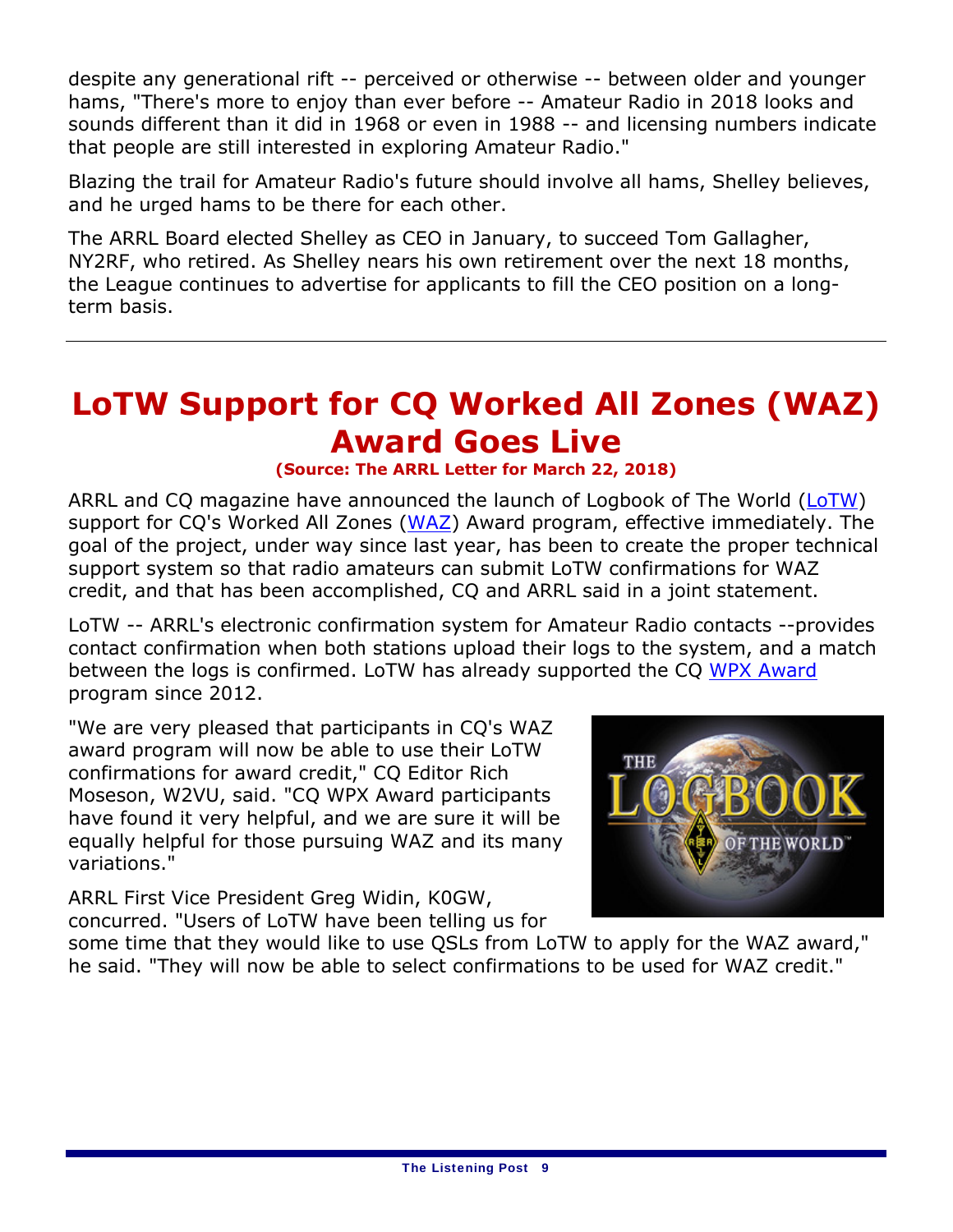### **More than 30,000 New Ham Licensees and 7,000 Amateur Radio Exam Sessions in 2017 (Source: The ARRL Letter for March 22, 2018)**

For the fourth year in a row, more than 30,000 new licensees joined the Amateur Radio ranks, and ARRL Volunteer Examiner Coordinators (VEC) conducted more than 7,000 Amateur Radio exam sessions, serving some 35,350 candidates for a new or upgraded license. At the end of December 2017, the US Amateur Radio population stood at 748,136.

At nearly 378,000, Technician licensees represented the largest segment, with General (174,206), Amateur Extra (145,034), Advanced (41,938), and Novice (9,056) trailing. Licensee numbers showed continued growth across all classes except Advanced and Novice, which the FCC no longer issues; those numbers continue to drop.

"I'm hopeful that the number of new licensees will be more than 30,000 at the end of this year," ARRL VEC Manager Maria Somma, AB1FM, said. "I would love to see this trend continue!"

Despite the optimistic influx of 32,196 newcomers last year, the net growth of 5,349 - - about 0.72% over December 2016 -- reflects some 27,000 expired or cancelled licenses in the FCC database over the past year. In making the case for changes to the entry-level license, the ARRL Board's Entry-Level License Committee referred to "the large number of Baby Boomers (roughly born 1945 - 65) [who] will soon be aging off the licensee rolls." The committee predicted the likelihood of "a significant decline in the number of hams, unless we take steps to reverse it."

### **School's Ham Contact with Space Station Raises Amateur Radio Visibility in Alabama (Source: The ARRL Letter for April 19, 2018)**

An Amateur Radio on the International Space Station (ARISS) school contact with crew member Ricky Arnold, KE5DAU, was a huge success on more than one level. Fifteen students at Pinson Valley High School in Alabama had the opportunity to chat via ham radio on April 10 in a direct contact with Arnold, who was at the helm of NA1SS for his inaugural ARISS contact. Witnessing the event in the packed school auditorium was an audience of 650 invited guests and students, while the remaining 1,150 members of the student body watched from their classrooms. The event was livestreamed to all 57 schools in the district.

"The ISS contact was a very valuable experience for the student body and the 15 select students that formulated and asked the questions, and great exposure for Amateur Radio!" said Alabaman and ARRL Southeastern Division Director Greg Sarratt, W4OZK.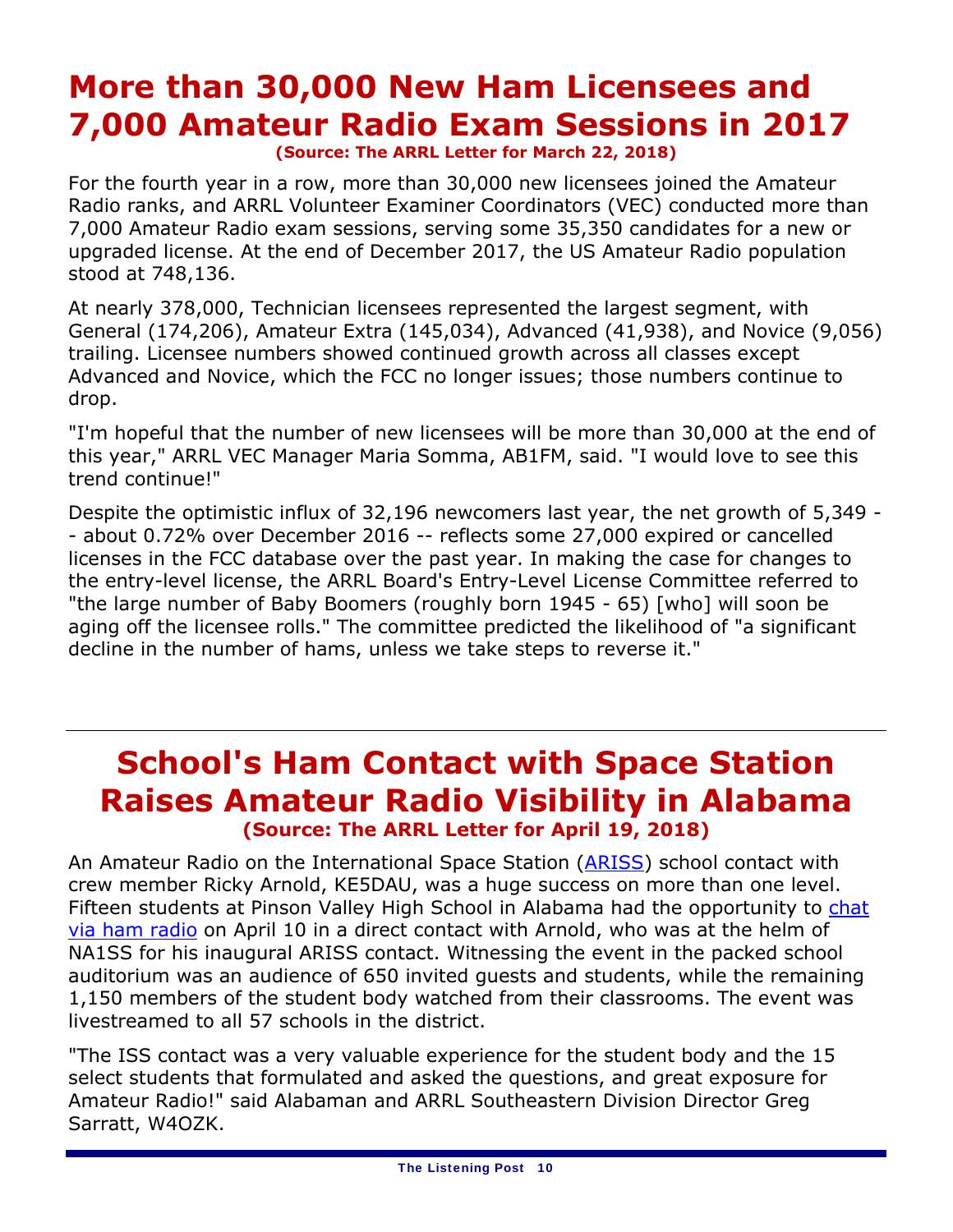

The event attracted considerable media attention from TV news crews and a print reporter. The radio contact was then followed by a motivational speech from a US Navy Seal team member, after which four Navy Seals and Pinson Valley's vice principal parachuted onto the school's football field, Sarratt recounted.

English teacher Jennifer Moore, KF4INA, who served as the spark plug for the ARISS event, praised the support of Huntsville Amateur Radio Club members, who had help from the Birmingham and Blount County Amateur Radio clubs.

Three TV stations posted stories on the ARISS event, WVTM, WBRC, and CBS42. A story in the Trussville Tribune included a comment from Pinson City Council

member and radio amateur Robbie Roberts, WB4WUI, who attended Pinson Valley High and went on to get an engineering degree. "I think it's great exposure for these kids," he told the reporter.

Roberts later told ARRL, "I thought the event was excellent and was a welcome bright spot for our community." He said his grandfather worked for NASA for many years and was significantly involved in work on SkyLab in the 1970s, "so the combination of ham radio and the ISS was of great interest."



ISS Ham Project Coordinator Kenneth Ransom, N5VHO,

commended the cooperation of Alabama Power, which resolved a RF interference issue that would have affected the contact. The utility went to the extent of shutting down a substation to quiet the radio noise so that the contact could go forward.

### **More-Frequent Spotless Days Signal Start of Lengthy, Deep Solar Minimum Phase (Source: The ARRL Letter for April 15, 2018)**

The sunspot numbers have not been good, and it does not seem they'll be getting much better anytime soon. According to the April 12 "K7RA Solar Update," no sunspots were seen over the April 5 - 11 reporting week. Solar flux has been sitting in the 60s lately and is forecast to remain at that level for the next 45 days. We're not at solar minimum yet, though; better days lie ahead -- eventually.

Top contester Frank Donovan, W3LPL, asserts that solar precursors like spotless days, which correlate physical solar phenomena with future solar activity levels, are much better indicators of progress toward a solar minimum-- a broad phase of the solar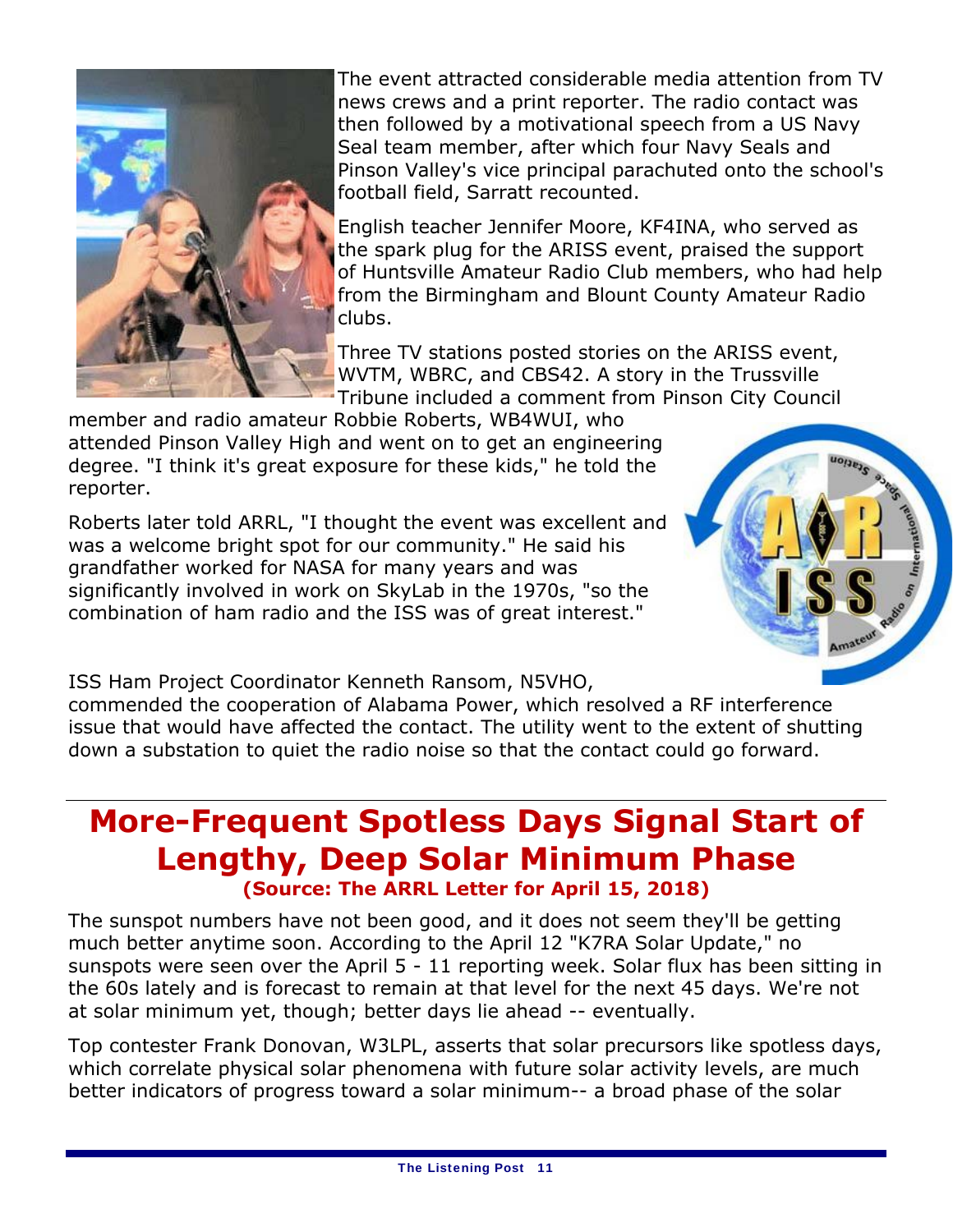cycle -- than of a specific event, such as the bottom of a broad solar minimum. Not only that, these and other solar precursors are useful in predicting the likely strength of Solar Cycle 25, although accurate predictions of the strength and timeframe of the



**Frank Donovan, W3LPL, during a 2017 presentation on propagation at the Fair Lawn (NJ) Amateur Radio Club.**

Cycle 25 solar maximum aren't possible until the new sunspot cycle is under way.

"We entered the Cycle 24 solar minimum with the onset of 8 spotless days in June 2016," Donovan pointed out. "We had only 32 spotless days in 2016. We had 15 spotless days in a row in March 2017, followed by relatively infrequent spotless days for the next 7 months."

The frequency of spotless days accelerated in early November 2017, with 13 spotless days in a row. That was followed by many more spotless days over the next 5 months. In all, 2017 experienced 104 spotless days.

"The frequency of spotless days accelerated again last month, when we had 25 spotless days," Donovan noted. "We've already had 54 spotless days during the first quarter of 2018. This data and comparisons to frequent spotless days during the last solar minimum suggests that we may have just begun a period of very frequent spotless days for approximately the next 2 years, similar to the period of September 2007 through January 2009."

Donovan said the next solar precursor is frequent extended periods of spotless days. For example, 2016 saw 14 spotless days in a row, March 2017 had 15, November 2017 saw 13, and early March experienced 14.

"Long periods of spotless days will become even more frequent as we go deeper into solar minimum," Donovan predicted. Once extended periods of spotless days become more frequent, another solar precursor will become important, he said.

"New high-latitude, opposite-polarity Cycle 25 sunspots will then begin to appear more frequently, perhaps by late next year," Donovan said. "More frequent Cycle 25 sunspots will signal that we're approaching the bottom of the [Cycle 24] solar minimum phase."

An ongoing solar precursor that could herald the future strength of Cycle 25 is the intensity of the



**This chart shows the number of spotless days -- in red -- since the 10th spotless day of the onset of solar minimum in July 2016. In blue are the average numbers of spotless days during sunspot minimums following weak sunspot cycles similar to Solar Cycle 24.**

solar polar magnetic fields *prior* to the Cycle 24 solar minimum, Donovan said. "The good news is that the solar polar magnetic field strength is already slightly stronger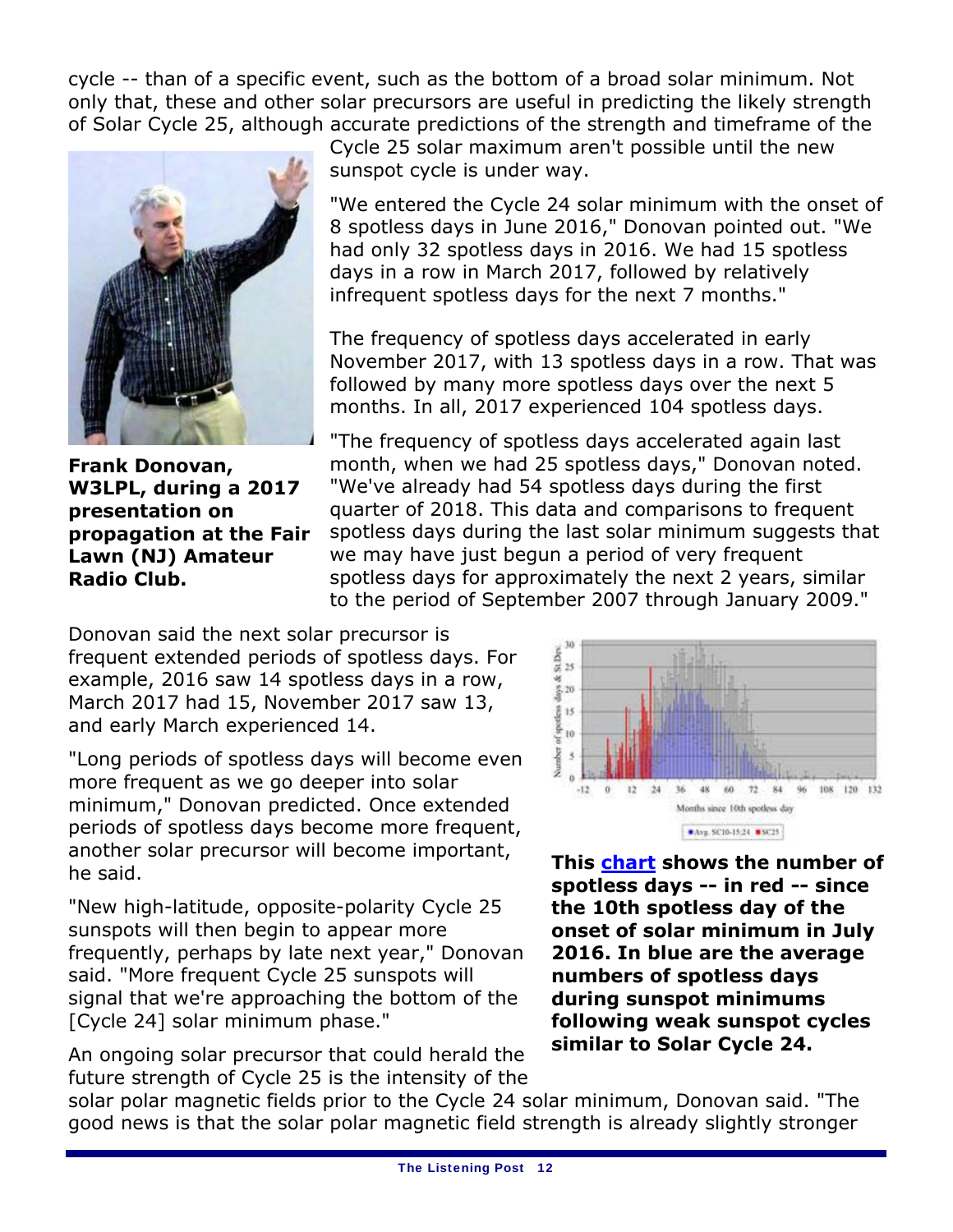than it was prior to the last solar minimum," he said. "This suggests that Cycle 25 will be somewhat stronger than Cycle 24."

Donovan said if the long periods of spotless days end in about 1 year, that will be a precursor of a stronger Cycle 25. If they take more than 2 years to end, however, it will portend a weaker Cycle 25.

### **OARC Meetings and Events 2018**

| May 2, Wednesday       | Meeting                                                                       |
|------------------------|-------------------------------------------------------------------------------|
| May 5-6, Sat $-$ Sun   | <b>Bike MS</b>                                                                |
| June 6, Wednesday      | Meeting                                                                       |
| June 23-24, Sat - Sun  | Field Day 2018                                                                |
| July - No Meeting      | No Meeting (1st Wednesday is National Holiday)                                |
| August 1, Wednesday    | Meeting                                                                       |
| September 5, Wednesday | Meeting                                                                       |
| October 3, Wednesday   | Meeting                                                                       |
| November 7, Wednesday  | Meeting                                                                       |
| December, Saturday     | Christmas Party *** Date TBD                                                  |
| December 5, Wednesday  | No Meeting but Exams will be administered at<br>5:30pm at the Beardall Center |